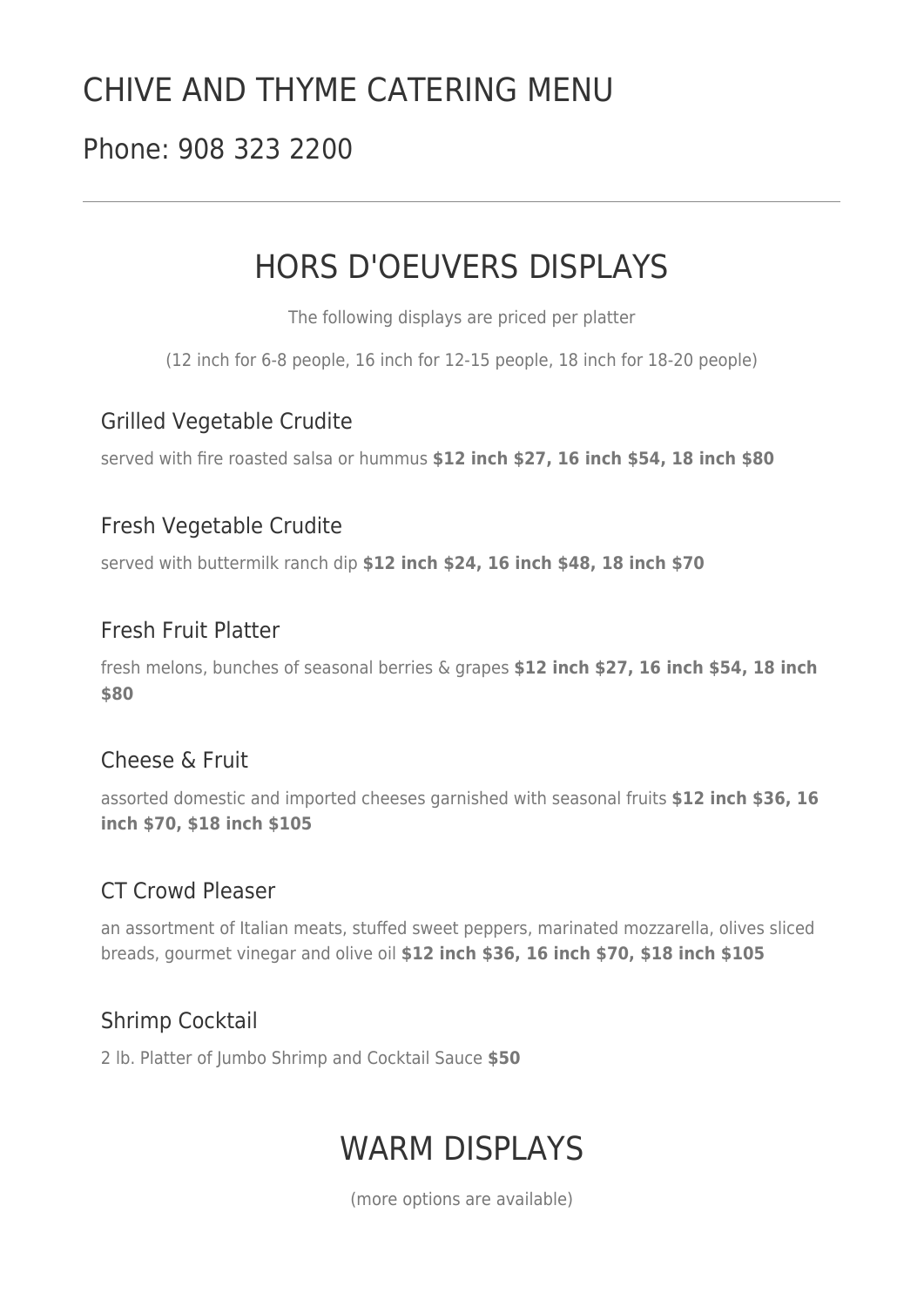# Crab Au Gratin

served with sliced baguette (can also be passed hors d'oeuvre) **\$50 9 inch dish**

### Spinach, Artichoke and Boursin Cheese Dip

served with sliced baguette (also can be passed hors d'oeuvre, shrimp can also be added) **\$40 9 inch dish**

## Brie En Croute

stuffed with apple walnut, cranberry pecan & other seasonal favorites, served with water crackers **\$40 7 inch brie**

# HORS D'OEUVERS

The following are priced per dozen

## Chicken Satay Skewers

served with a spicy peanut dipping sauce **\$25** 

### Mini Crab Cakes

served with a chipotle remoulade sauce **\$30** 

## Stuffed Mushroom Caps

with spinach and feta cheese **\$21** 

### Seared Prosciutto

wrapped Asparagus with provolone cheese **\$28** 

## Frank En Croute

always a crowd pleaser **\$18** 

## Grilled Cheese Squares

can be made kid friendly or with imported cheese **\$21**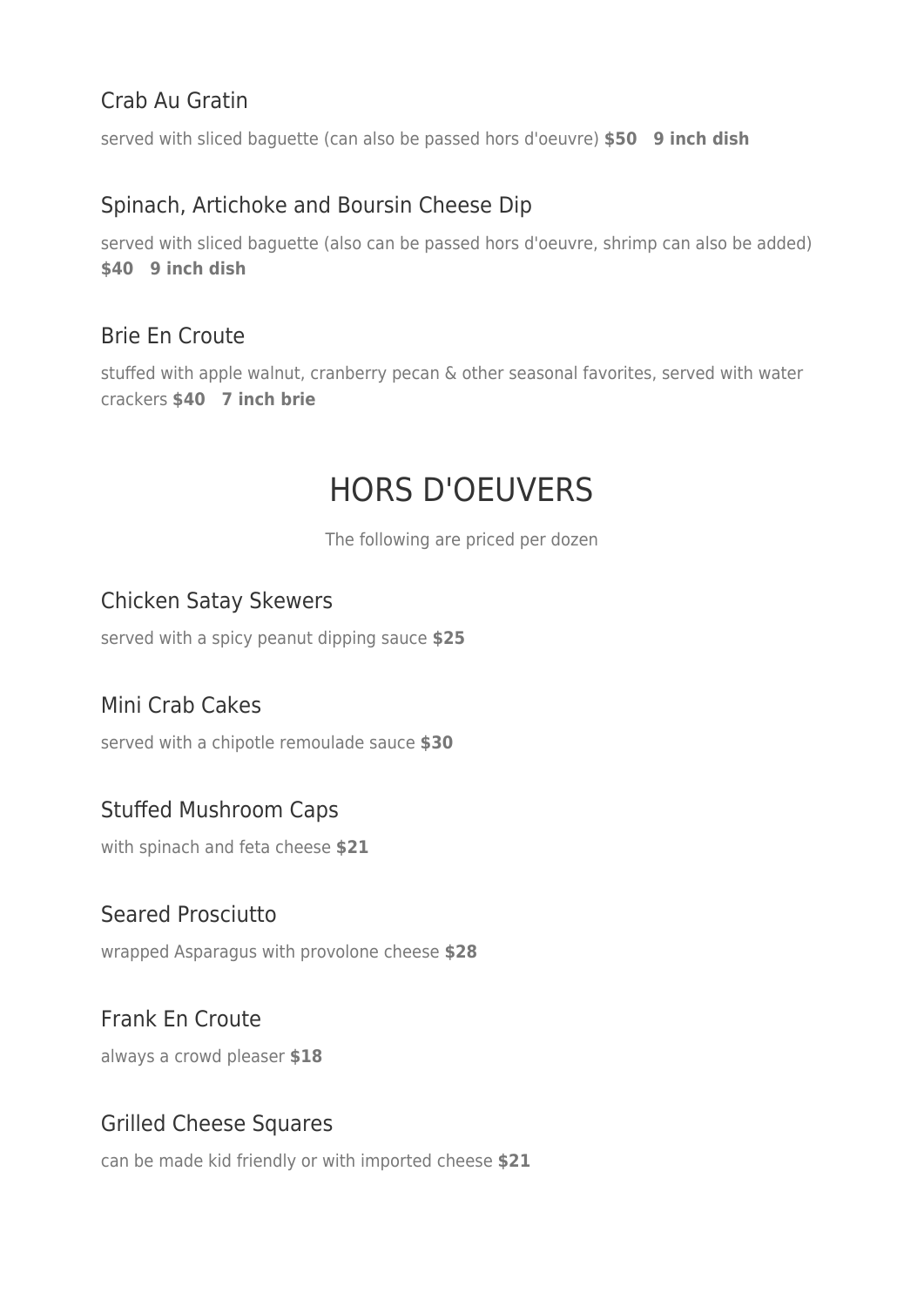# **Scallops**

wrapped bacon drizzled with BBQ sauce **\$30** 

## Vegetable Dumplings

served with ginger soy dipping sauce **\$24** 

### Sweet and Sour Meatballs

**\$18** 

# Deviled Eggs

**\$18** 

### Cucumber Rounds

topped with blue cheese, cream cheese, bacon and scallions **\$21** 

## Spanakopita

a perfect blend of spinach, feta cheese, sautéed onions and garlic in phyllo **\$28** 

# Quesadilla Triangles

choice of cheese served with sour cream \$18, vegetables or chicken served with fire roasted salsa, or BBQ pulled pork served with roasted corn relish **\$21** 

## Mini Assorted Quiche

roasted vegetable, bacon tomato, country ham, spinach mushroom **\$24** 

# ENTREES

The following are priced per person

# Chicken and Shrimp

sauteed chicken breast and shrimp in a white wine sauce with fresh herbs, garlic and garnished with diced tomatoes **\$13 per person**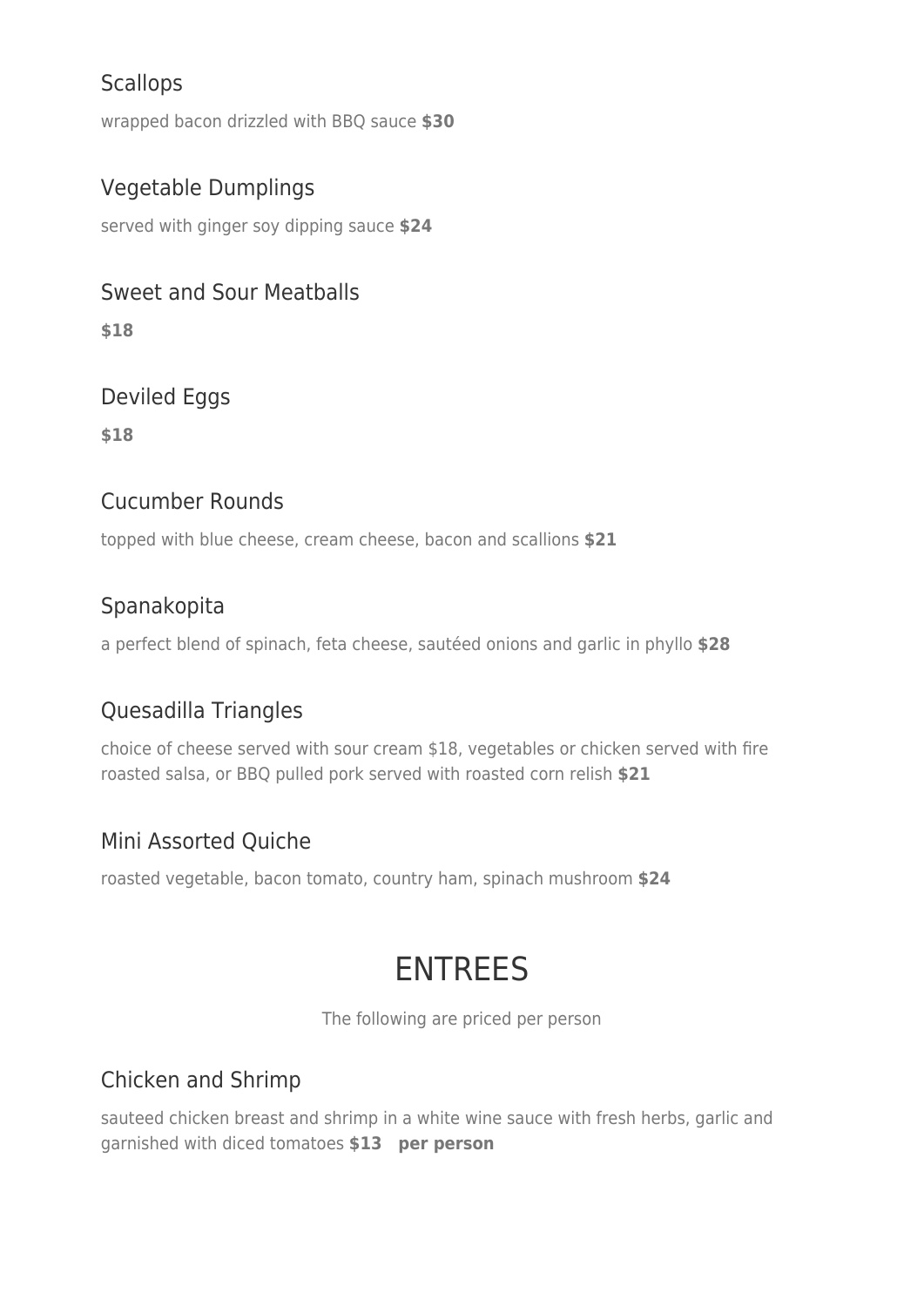# Chicken Balsamico

sauteed chicken breast with sun dried tomatoes and garlic in a balsamic reduction **\$10 per person**

# Artichoke Chicken

sauteed chicken breast with artichoke hearts, sun dried tomatoes, shallots and garlic in a white wine sauce **\$11 per person**

## Chicken Parmesan

Sauteed chicken breast with san marzano tomato sauce and topped with melted mozzarella cheese **\$10 per person**

## Venice Chicken

sauteed chicken breast with onions, spinach and white balsamic marinated grape tomatoes in a light marsala sauce **\$10 per person**

## Chicken Francaise

sauteed egg battered dipped chicken breast in a light lemon white wine sauce **\$10 per person**

## Chicken Piccata

sauteed chicken breast with white wine, capers, lemon and fresh herbs garnished with diced tomatoes **\$10 per person**

## Stuffed Pork Loin

roasted pork loin stuffed with dried cranberries and leeks served with a marsala sauce **\$100 (serves 8-10)**

## Beef Tenderloin

whole beef tenderloin seasoned with fresh herbs and cooked to perfection served with au poivre sauce or a wild mushroom demi- glace Market Value **\$(serves 8-10)** 

## Pork Tenderloin

grilled pork tenderloin with a tangy sun dried tomato sauce **\$12 per person**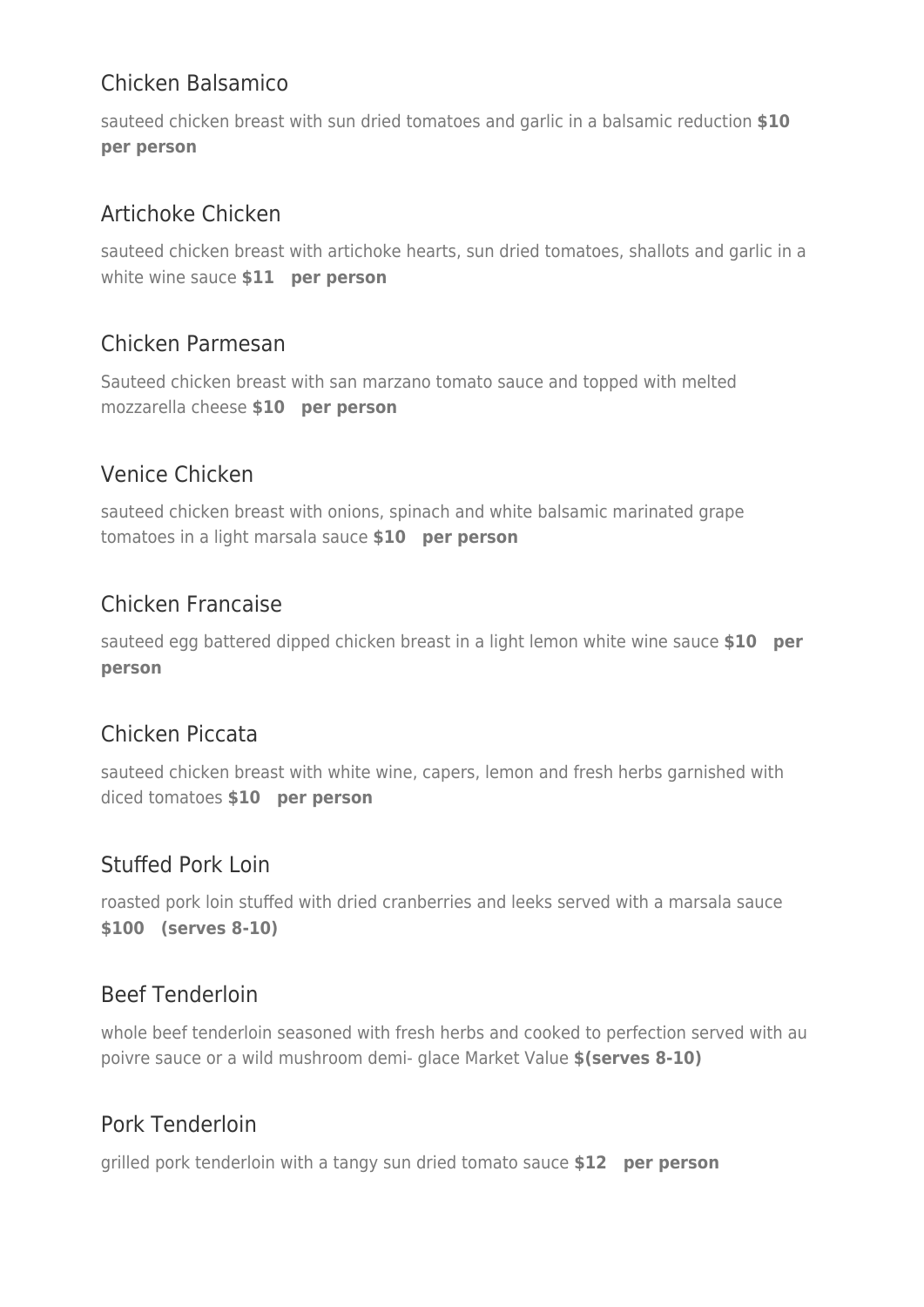# Crab Cakes

panko crusted jumbo lump crab meat made with red peppers, onions, celery, scallions and fresh thyme served with a chipotle remoulade sauce (2-4oz. cakes per order) **\$20 per person**

# Poached Salmon

salmon poached with lemon and fresh herbs served with cucumber creme fraiche **\$100 (serves 8-10)**

## Crabmeat Stuffed Salmon

Lump crabmeat stuffed salmon served with a shallot mustard sauce **\$150 (serves 8-10)**

## Vegetable Stuffed Salmon

A salmon filet filled with a colorful blend of sun dried tomatoes, spinach, mushrooms and onions **\$(serves 8-10)** 

## Shepherd's pie

A perfect blend of beef, carrots, onions, corn & fresh herbs topped with cheesy mashed potatoes **\$70 per 1/2 pan**

### Raviolis

Cheese raviolis served with a mushroom, spinach & sun dried tomatoes in a light cream sauce **\$55 per 1/2 pan**

# Eggplant Rollatini

Breaded eggplant stuffed with a blend of mozzarella, ricotta & fresh herbs topped with marinara sauce and roasted tomatoes **\$55 per 1/2 pan**

## Eggplant Parmesan

Battered eggplant layered with mozzarella, ricotta, parmesan & a fresh tomato sauce **\$55 per 1/2 pan**

# Tortellini Pasta

Tri color cheese tortellini with sauteed broccoli, roasted garlic & olive oil **\$50 per 1/2 pan**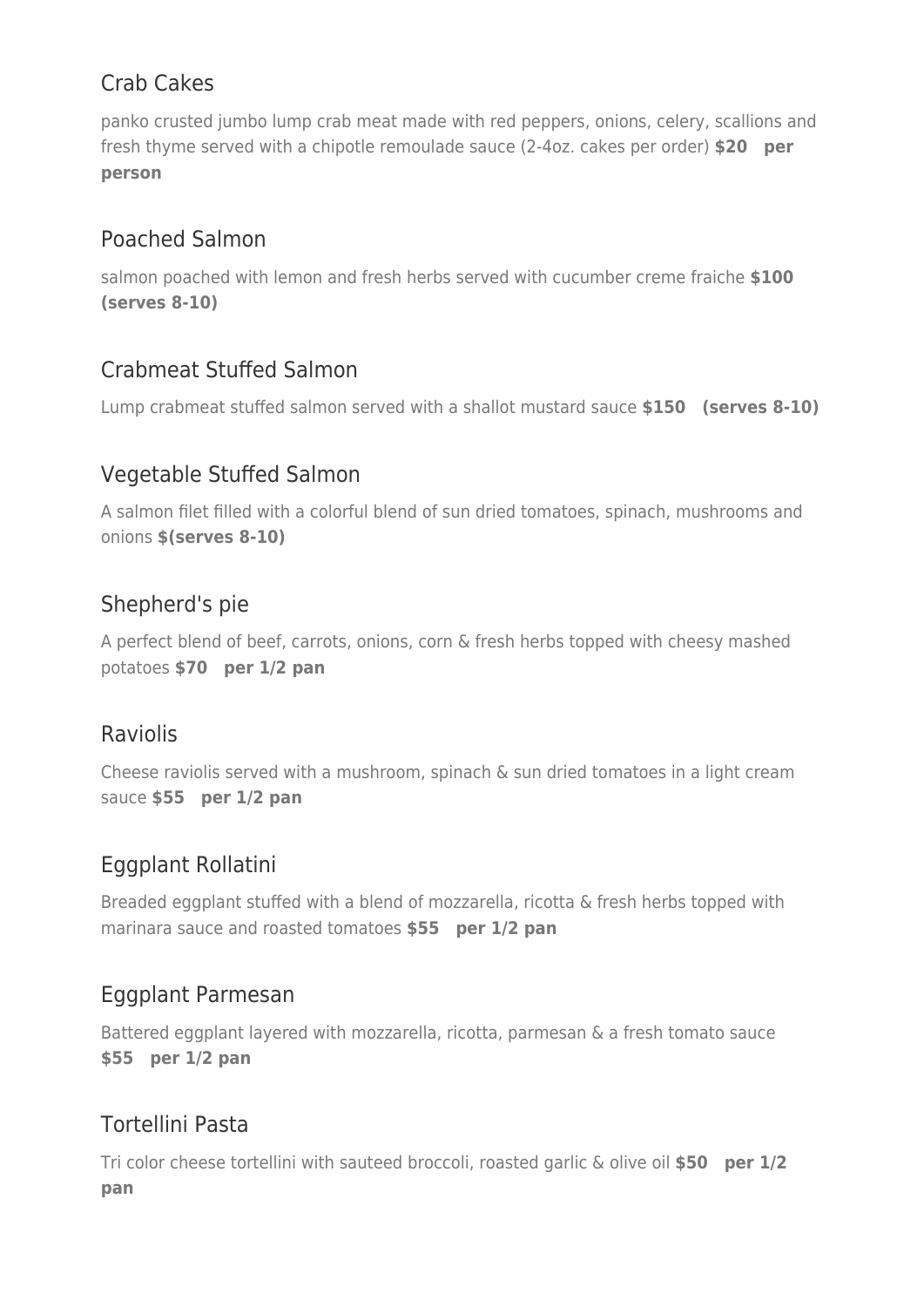# Savory Macaroni & Cheese

Elbow macaroni with cheddar cheese, shallots & fresh thyme then baked to perfection **\$40 per 1/2 pan**

## Vegetable Lasagna

Sauteed zucchini, broccoli, spinach, peppers, onions & carrots layered with our three cheese blend, marinara sauce and fresh pasta **\$55 per 1/2 pan**

## Lasagna Bolognese

A combination of lean ground beef & sausage layered with our three cheese blend, marinara and fresh pasta **\$65 per 1/2 pan**

## Vegetable Paella

Sautéed peppers, onions, zucchini, cauliflower, artichoke hearts, chickpeas, tomatoes & basmati rice laced with saffron and smoked paprika garnished with pepperoncini (V) **\$65 per 1/2 pan**

## Hearty Moroccan Stew

A perfect blend of spices with sweet potatoes, eggplant, zucchini, chickpeas, fire roasted tomatoes & onions garnished with cilantro (V) **\$65 per 1/2 pan**

# SIDES

## Broccoli

Sauteed broccoli with roasted garlic & olive oil **\$9 per lb.**

### Carrots

Sauteed carrots with rosemary **\$9 per lb.**

### Grilled Vegetables

Grilled vegetables with garlic & olive oil **\$9 per lb.**

#### Asparagus

Asparagus tossed with garlic & olive oil then grilled to perfection **\$12 per lb.**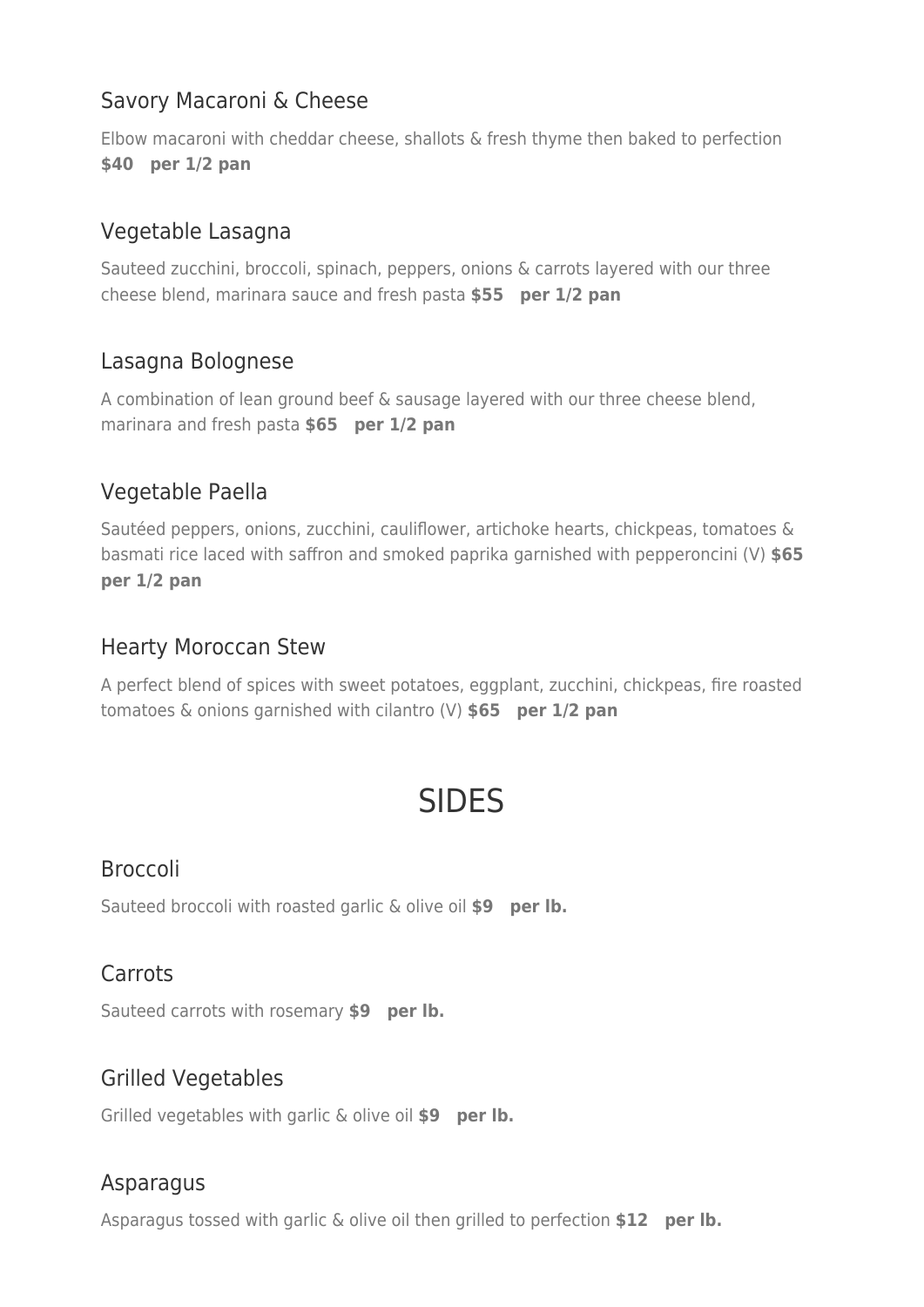# Rice Pilaf

Basmati Rice with carrots, onions & celery **\$30 per 1/2 pan**

#### Roasted Red Potatoes

Roasted red potatoes with rosemary & garlic **\$30 per 1/2 pan**

#### Mashed Potatoes

Creamy Yukon Gold mashed potatoes **\$30 per 1/2 pan**

#### Garlic Mashed Potatoes

Creamy garlic Yukon Gold mashed potatoes **\$30 per 1/2 pan**

### Potato Au Gratin

Thin sliced potatoes baked with shallots, rosemary & sharp cheddar cheese **\$45 per 1/2 pan**

#### Garden Salad

Mixed greens with cucumber, carrots, tomatoes, red bell pepper & balsamic vinaigrette **\$2.5 per person**

### Caesar Salad

Chopped romaine with our caesar dressing, house made croutons & parmesan cheese **\$3 per person**

### Artichoke and Feta Salad

Mixed greens topped with artichoke hearts, roasted red peppers, feta cheese, red onion, cucumbers & our balsamic vinaigrette **\$3.5 per person**

### Spinach Salad

A bed of baby spinach with hard boiled eggs, cucumber, bacon, red onion, tomato & our mustard vinaigrette **\$3.5 per person**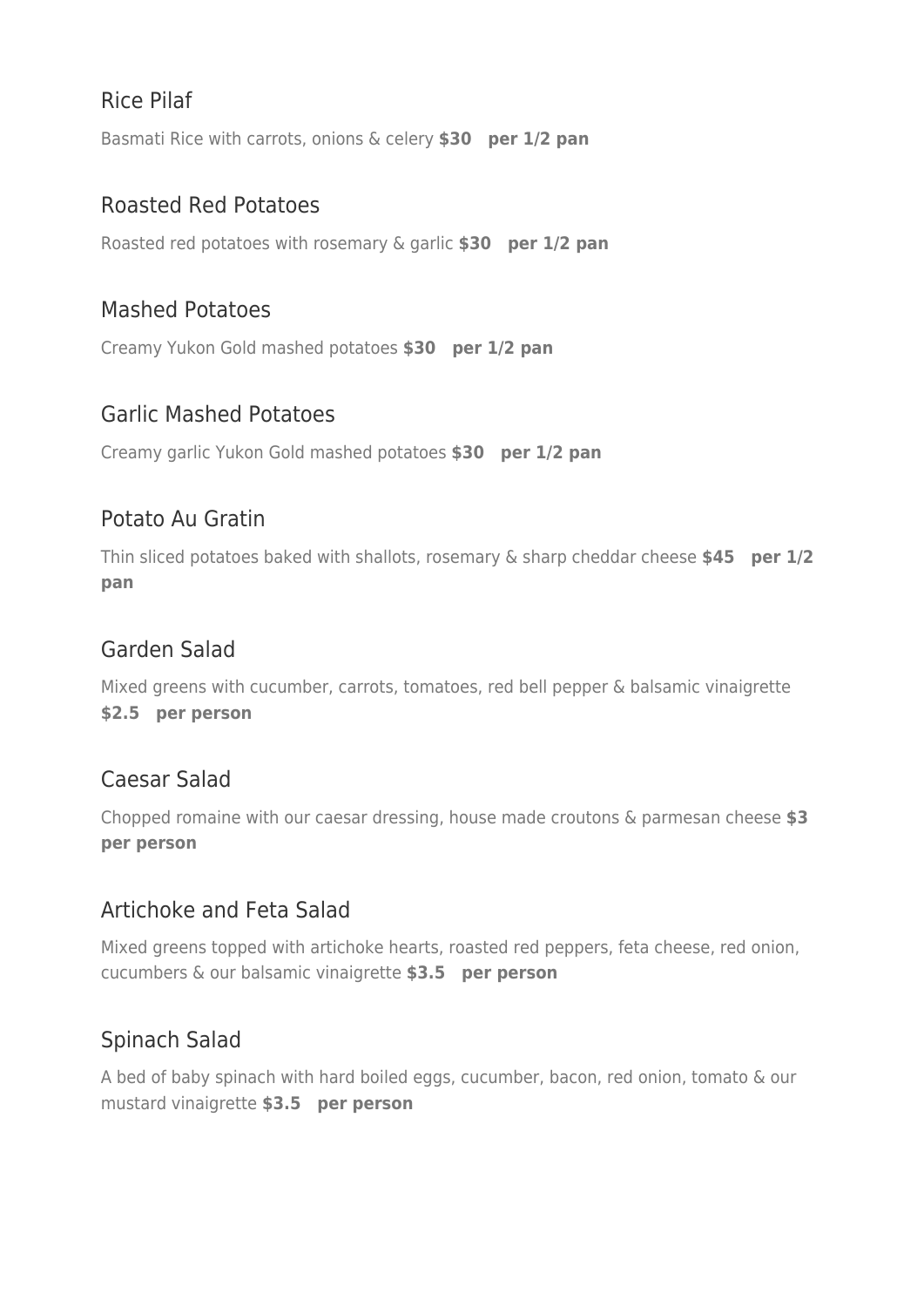# ASSORTED COLD SANDWICHES SERVED ON ASSORTED BREADS, ROLLS AND WRAPS SERVED WITH LETTUCE AND TOMATO

All sandwiches below are \$11 and served with a side salad

Other options available. Please don"t hesitate to ask!

# Apricot Mango Chicken Salad

Our apricot mango chicken salad, made with toasted almonds **\$11** 

## Virginia Ham

Virginia ham with Swiss & raspberry mayonnaise **\$11** 

## Grilled Chicken

Grilled chicken breast with roasted red peppers, provolone cheese, chive and thyme mayonnaise **\$11** 

## Portobello

Balsamic marinated portobello with provolone cheese & roasted red peppers **\$11** 

### Roasted Turkey

House roasted turkey breast with cheddar cheese & dijonnaise **\$11** 

## Tuna Salad

Albacore tuna with celery & onion **\$11** 

# SIDE SALADS

Salads are priced per pound

## Traditional Macaroni Salad

Elbow macaroni tossed with celery, red onion & mayonnaise **\$8 per lb.**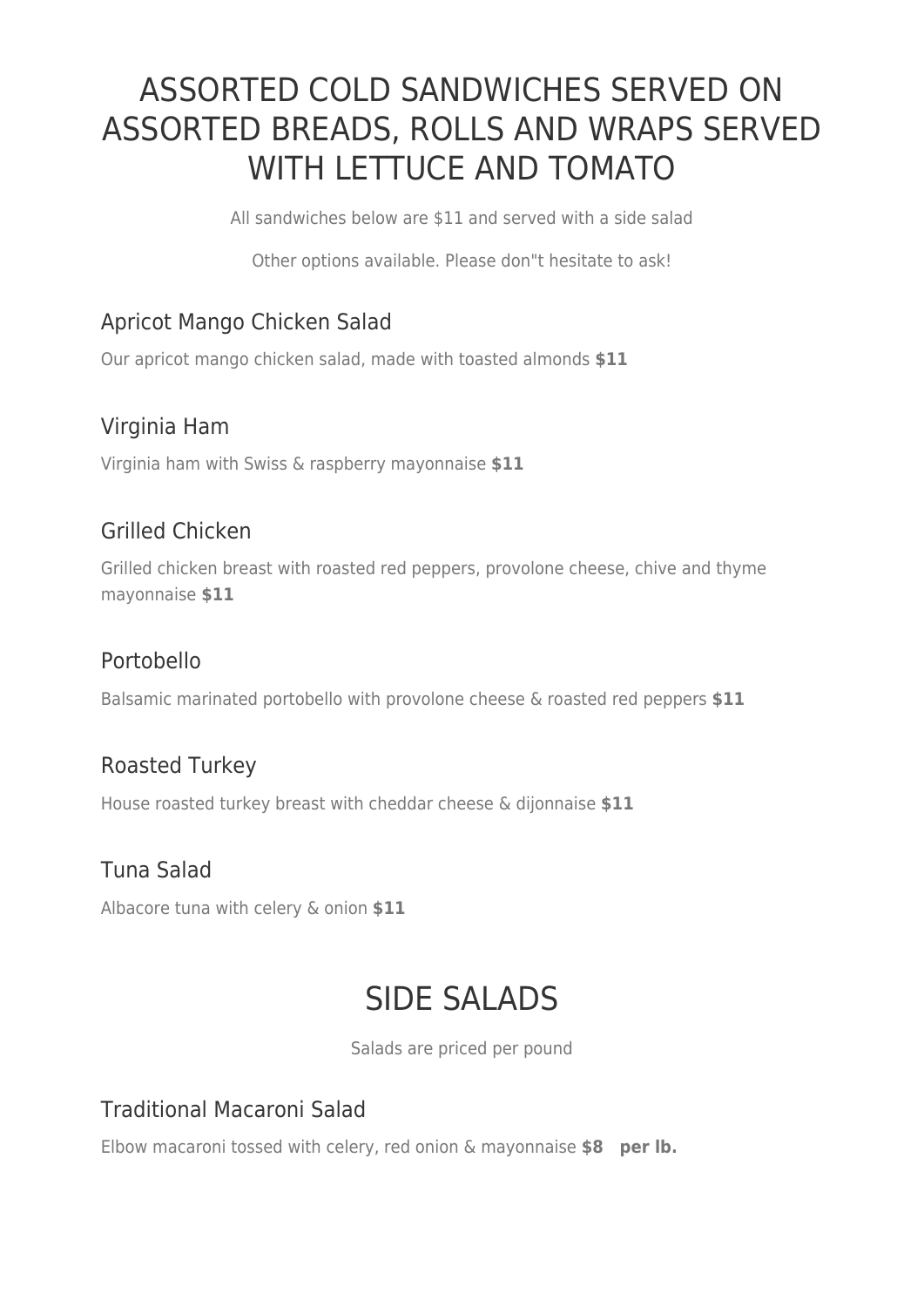## Orzo Pasta Salad

Tossed with feta cheese, red onion, spinach, grape tomatoes & white balsamic vinaigrette **\$9 per lb.**

## Antipasto Pasta Salad

tri color rotini pasta with pepperoni, grape tomato, cucumber, red onion, black olives, red bell peppers, pepperoncini & Italian vinaigrette **\$10 per lb.**

## Potato Salad

Red bliss potatoes, hard boiled eggs & red onion in a creamy dijon dressing garnished with fresh chives **\$8 per lb.**

## Quinoa Tabouli

Quinoa with cucumbers, grape tomatoes, scallions, carrots, fresh mint & parsley in a lemon olive oil vinaigrette **\$9 per lb.**

## Black Bean Salad

With corn, red bell peppers, scallions, red onion & cilantro in a sherry lime vinaigrette **\$8 per lb.**

### Wild Rice Salad

Wild rice with red peppers, dried cranberries, red onion, toasted pecans, cilantro & balsamic dressing **\$10 per lb.**

### California Cole Slaw

Chopped cabbage, onion, bell peppers & carrots in a cider vinaigrette **\$8 per lb.**

# SOUPS

### Vegan Soups

Kale, quinoa & white bean, Curried zucchini, Turmeric roasted cauliflower, Thai red lentil curry, Hearty black bean, Carrot ginger and more **\$12 per quart**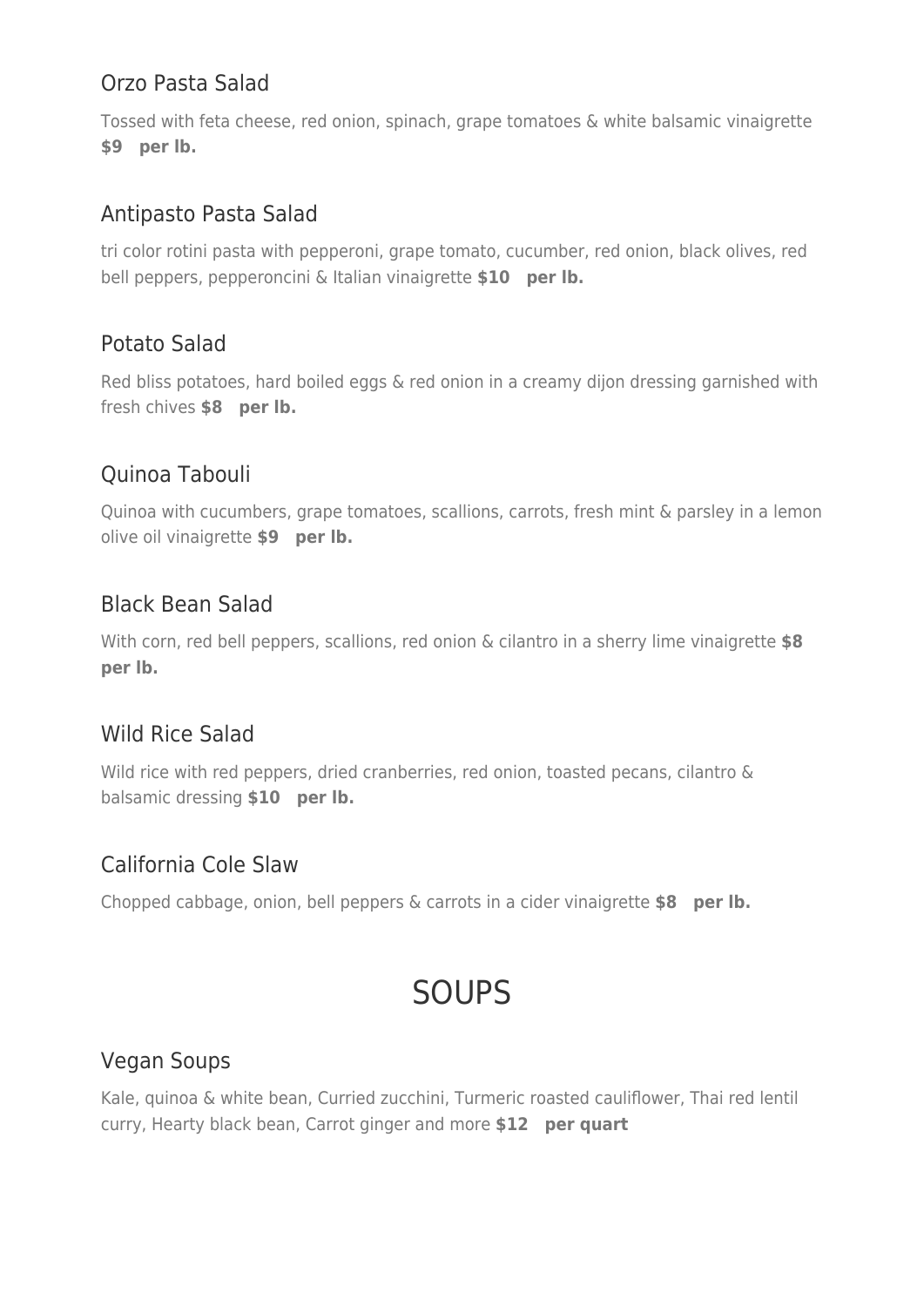## Soups

Minestrone with sausage, Italian Wedding, French Onion, Chicken vegetable cous cous, Hearty mushroom, Artichoke chicken wild rice, Tomato basil, Louisiana gumbo, New England clam chowder and more **\$12 per quart**

## Chili

Beef chili, Santa Fe chicken chili & fire roasted vegan chili **\$15 per quart**

# **DESSERT**

#### Assorted Bars - Ask about our selections

Lemon, Raspberry Almond, Snickerdoodle, Macaroon Brownie, Peanut Butter Brownie, Salted Caramel & more **\$** 

# BRUNCH

Also available - Breakfast Danish, Sausage & Bacon

## Homemade Quiche

Choice of Roasted Vegetable, Tomato Bacon Cheddar, Country Ham & Swiss, Spinach Mushroom, Broccoli Cheddar and more **\$30 9 inch dish**

### French Toast Bake

made with blueberries & cream cheese **\$35 per 1/2 pan**

### Scrambled eggs

with peppers, onions & cheddar cheese **\$30 per 1/2 pan**

## Chicken Salad Display

Apricot mango toasted almond chicken salad with mixed greens, lettuce, sliced tomato, assorted breads & croissants (serves 20) **\$140** 

## Smoked Salmon Display

smoked salmon, dill spread, tomatoes, red onion and assorted breads (serves 20) **\$200**